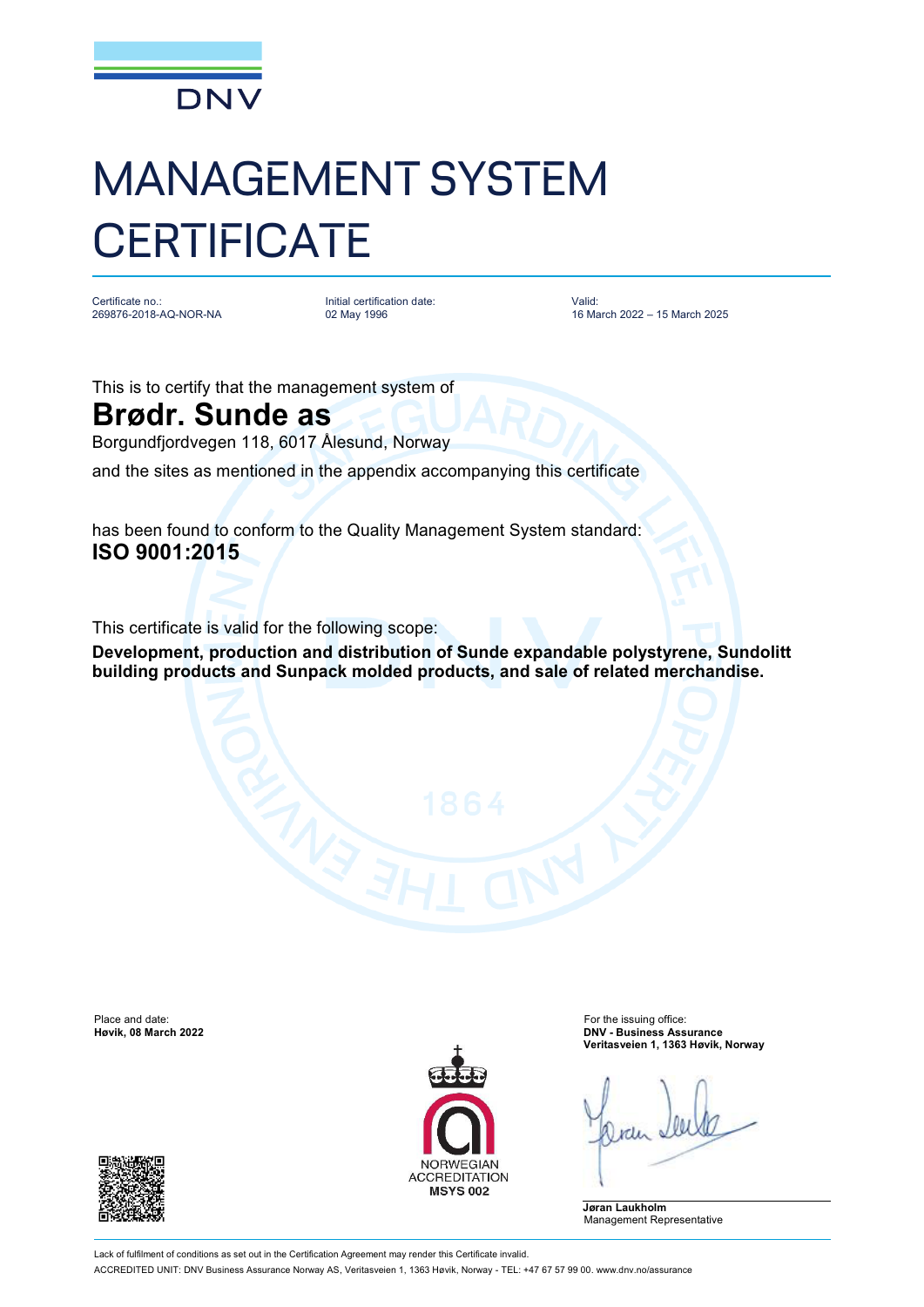

## **Appendix to Certificate**

## **Brødr. Sunde as**

Locations included in the certification are as follows:

| <b>Site Name</b>              | <b>Site Address</b>                            | <b>Site Scope</b>                                                                                                                                                                           |
|-------------------------------|------------------------------------------------|---------------------------------------------------------------------------------------------------------------------------------------------------------------------------------------------|
| Brødr. Sunde as               | Borgundfjordvegen 118, 6017 Ålesund,<br>Norway | Development, production and distribution<br>of Sunde expandable polystyrene,<br>Sundolitt building products and Sunpack<br>molded products, and sale of related<br>merchandise.             |
| Brødr. Sunde as (Bergen)      | Idrettsvegen 119, 5353 Straume, Norway         | Development, production and distribution<br>of Sunde expandable polystyrene,<br>Sundolitt building products and Sunpack<br>molded products, and sale of related<br>merchandise.             |
| Brødr. Sunde as (Harstad)     | Rødskjærveien 18, 9430 Sandtorg,<br>Norway     | Development, production and distribution<br>of Sunde expandable polystyrene,<br>Sundolitt building products and Sunpack<br>molded products, and sale of related<br>merchandise.             |
| Brødr. Sunde as (konsern)     | Karenslyst allé 2, 0278 Oslo, Norway           | Development, production and distribution<br>of Sunde expandable polystyrene,<br>Sundolitt building products and Sunpack<br>molded products, and sale of related<br>merchandise.             |
| Brødr. Sunde as (Oslo)        | Lurudveien 3, 2020 Skedsmokorset,<br>Norway    | Development, production and distribution<br>of Sunde expandable polystyrene,<br>Sundolitt building products and Sunpack<br>molded products, and sale of related<br>merchandise.             |
| Brødr. Sunde as, dept Polymer | Borgundfjordvegen 118, 6017 Ålesund,<br>Norway | Development, production and distribution<br>of Sunde expandable polystyrene,<br>Sundolitt building products and Sunpack<br>molded products, and sale of related<br>merchandise.             |
| Sundolitt AB                  | Nordgårdsvägen 2, 447 82, Vårgårda,<br>Sweden  | Development, production and distribution<br>of Sunde expandable polystyrene,<br>Sundolitt building products and Sunpack<br>molded products, and sale of related<br>merchandise.             |
| Sundolitt AB                  | Varggatan 11, 749 40, Enköping, Sweden         | Production and distribution of Sundolitt<br>building products and Sunpack molded<br>products of EPS (expanded polystyrene) &<br>PE (polyethylene foam), and sale of<br>related merchandise. |
| Sundolitt Billund             | Krog Skolevej 3, 7190 Billund, Denmark         | Development, production and distribution<br>of Sunde expandable polystyrene,<br>Sundolitt building products and Sunpack<br>molded products, and sale of related<br>merchandise.             |

Lack of fulfilment of conditions as set out in the Certification Agreement may render this Certificate invalid. ACCREDITED UNIT: DNV Business Assurance Norway AS, Veritasveien 1, 1363 Høvik, Norway - TEL: +47 67 57 99 00. [www.dnv.no/assurance](http://www.dnv.no/assurance)